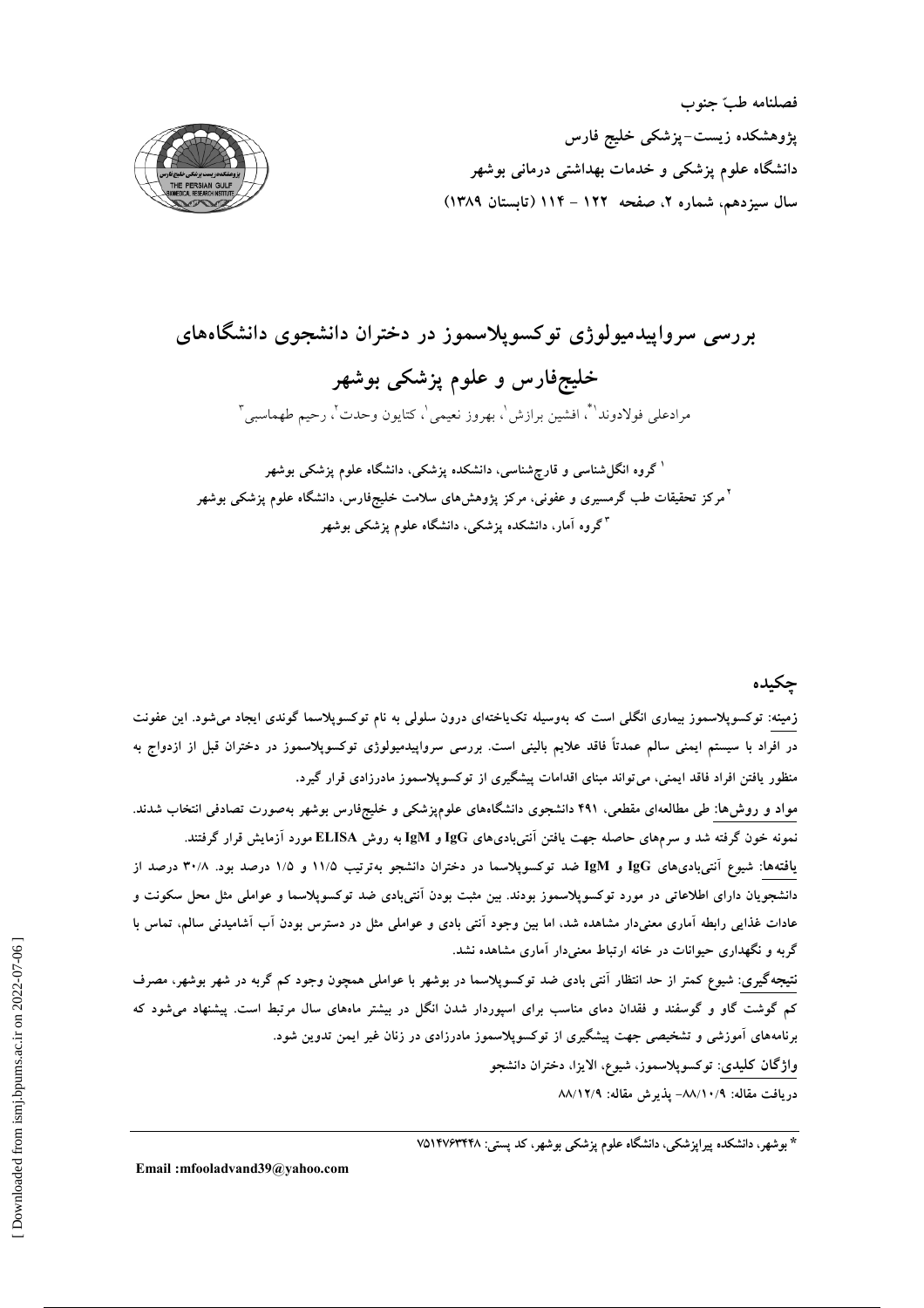بررسی وضعیت ایمنی دختران در سنین قبل از ازدواج و باردار شدن، یکی از اقدامات بسیار مؤثر در پیشگیری از وقوع توكسوپلاسموز مادرزادي مي باشد. زيرا اطلاع از جمعیت دختران فاقد ایمنی راهنمای خوبی برای تدوین برنامههای مراقبتی و آموزشی جهت ارائه به این قشر مهم از جامعه در راستای پیشگیری از توکسوپلاسموز مادرزادی و عوارض ناشی از آن خواهد بود (١٠). در این مطالعه، دختران دانشجوی دو دانشگاه بوشهر (خلیجفارس و علومپزشکی)، در سال تحصیلی ۱۳۸۸– ۱۳۸۷ با هدف تعیین وضعیت تیتر آنتی بادیهای IgG و IgM ضدتوكسوپلاسما و نيز تعيين ارتباط بين متغيرهاي مختلف با موارد مثبت ألودگی مورد بررسی قرار گرفتند.

# مواد و روش کار

در این مطالعه توصیفی- تحلیلی، حجم نمونه با توجه به میزان شیوع تقریبی ۲۶ درصد در منطقه و خطای ۵ درصد و سطح اطمينان ۹۵ درصد، ۴۸۰ نفر برآورد گردید. به منظور افزایش ضریب اطمینان، تعداد افراد مورد مطالعه ۴۹۱ نفر در نظر گرفته شد. پس از هماهنگی با مسئولین دانشگاههای ذکر شده، نمونهها در فاصله زمانی سال تحصیلی ۸۸–۱۳۸۷ به روش تصادفی سیستماتیک انتخاب شدند. با مراجعه به دانشگاههای مذکور ضمن اخذ رضایتنامه از افراد مورد بررسی، پرسشنامهای که شامل اطلاعات جمعیت شناختی و برخی از متغیرهای دخیل در شیوع بیماری بود، تکمیل مے گر دید.

سیس از هر نفر حدود ۲ سی سی خون گرفته شده و با سرعت ۲۰۰۰ rpm به مدت ۱۰ دقیقه سانتریفیوژ و سرمهای بدست آمده به میکروتیوپهای شمارهگذاری شده منتقل و با حفظ زنجیره سرما به آزمایشگاه تحقیقاتی

#### مقدمه

توکسوپلاسموز یکی از عفونتهای شایع مشترک بین انسان و دام با انتشار جهانی است که عامل آن تکیاختهای از گروه کوکسیدیاها به نام توکسوپلاسما گوندی میباشد (۱). موارد بیماری ناشی از این انگل در مقایسه با میزان آلودگی آن پایین است زیرا در افراد با سیستم ایمنی طبیعی، علایم چندانی ایجاد نمی کند (۲). ولی در افراد با بیماریهای زمینهای و سیستم ایمنی ضعیف شده، باعث آسیبهای شدید به اعضاء مختلف بدن شده و علايمي چون لنفادنوياتي و تب را بوجود می آورد (۳). شیوع این بیماری در نقاط مختلف دنیا، متفاوت بوده و به متغیرهایی نظیر سن، عادات غذایی، فرهنگ زندگی و سایر عوامل اجتماعی وابسته است (۴). راههای انتقال آن بسیار متنوع بوده و از تماس با گربه آلوده به انگل که اووسیست دفع میکند، تا مصرف گوشت آلوده به کیست نسجی انگل، مصرف شیرنجوشیده، تماس با حیوانات اهلی، تزریق خون، پیوند عضو و انتقال مادرزادی متغیر میباشد (۵ – ۵).

بیشترین اهمیت توکسوپلاسموز در خانمهای باردار میباشد که میتواند موجب ابتلاء جنین به توکسوپلاسموز مادرزادی گردد، چون این انگل توانایی عبور از جفت به جنین را داشته و بسته به زمان آلودگی مادر باردار، عوارضی چون سقط جنین، میکروسفالی، هيدروسفالي، عقبافتادگي ذهني، كلسيفيكاسيون مغزى، کوری و مرگ جنین را بدنبال خواهد داشت (۵ و ۸). ورود انگل به بدن زنان در دوران قبل از بارداری، باعث ایجاد نوعی ایمنی در فرد شده به نحوی که در صورت آلودگی مجدد در دوران بارداری، جنین وی از عوارض ياد شده در امان خواهد بود. ولي در صورت عدم مواجهه قبلی با انگل، خطر بروز توکسوپلاسموز مادرزادی برای جنين وجود خواهد داشت (٩).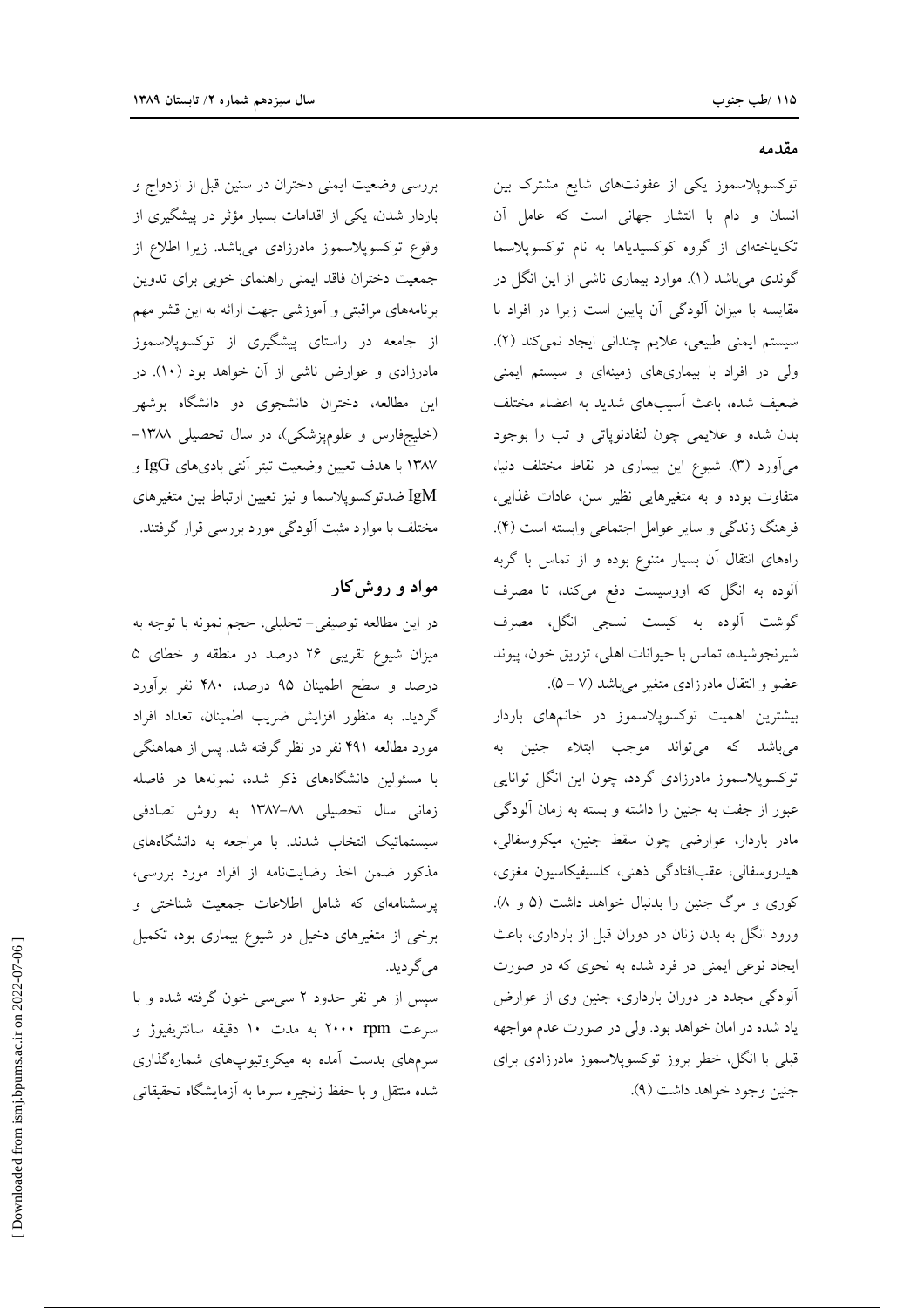انگل شناسی واقع در دانشکده پزشکی بوشهر ارسال و تا زمان انجام آزمایش در ٢٠°د- منجمد میگردیدند. نمونههای سرمی با کیتهای آنتیتوکسوپلاسما IgG و Euro Immune, Germany) IgM اَنتى توكسوپلاسما با درجه حساسیت و اختصاصیت ۱۰۰درصد) بهروش الایزا و توسط دستگاه الایزا ریدر با واشر اتوماتیک مربوطه (Biotek, USA) مورد بررسی قرار میگرفتند. در هر نوبت آزمایش، برای کیت IgG سه استاندارد با غلظتهای IU/ml ۱، ۱۰، ۲۰۰ و نیز کنترلهای مثبت و منفی استفاده می شد. غلظتهای بین IU/ml ۱۱-۸ به عنوان حد مرزی، بیشتر و یا مساوی IU/ml ۱۱ به عنوان مثبت و کمتر و یا مساویIU/ml بهعنوان منفی گزارش مي گرديد. در رابطه با كيت IgM هم، طبق فرمول جذب نوری نمونه جذب استاندارد، غلظت آنتیبادی IgM بر علیه توکسوپلاسما در نمونههای سرمی محاسبه و نمونههای بین محدوده ۱/۱ - ۰/۸ به عنوان حد مرزی، بیشتر و یا مساوی ۱/۱ و کمتر و یا مساوی ۰/۸ بهترتیب مثبت و منفی در نظر گرفته می شدند. نتایج آزمایشها

بههمراه اطلاعات حاصل از دادههای پرسشنامهای به کمک نسخه ۱۵ نرم افزار آماری Inc, SPSS) SPSS Chicago, IL) و آزمون کای دو مورد تجزیه و تحلیل قرار گرفت.

#### بافتهها

در این مطالعه، از ۴۹۱ دانشجوی مورد بررسی، ۵۴ نفر (۱۱/۵درصد) دارای تیتر مثبت آنتی بادی IgG و ۸ نفر (١/٥درصد) داراي تيتر مثبت أنتيبادي IgM بودند (جدول ۱). در ۵ نفر تیتر هر دو نوع اَنتی بادی IgG و IgM مثبت شد و ۴۳۲ نفر فاقد تيتر مثبت اين آنتیبادیها در سرم خود بودند. در این مطالعه اختلاف معنىدارى بين دانشگاه محل تحصيل افراد مورد مطالعه با موارد مثبت آنتیبادی مشاهده نگردید. محدوده سنی افراد ٢٥-١٨ سال بود (ميانگين سني ٢٠/١۵ سال). تجزيه و تحلیل آماری، ارتباط معنیداری بین وضعیت آلودگی و افزایش سن و همچنین رشته و مقطع تحصیلی افراد مورد مطالعه نشان نداد.

| آنتى بادى        | <b>IgG</b>                                 |                   | IgM                      |                                                |                   |
|------------------|--------------------------------------------|-------------------|--------------------------|------------------------------------------------|-------------------|
| نام دانشگاه      | مثبت                                       | منفي              | مثبت                     | منفی                                           | جمع ت <i>عداد</i> |
|                  | تعداد (٪)                                  | تعداد (٪)         | تعداد (٪)                | تعداد (٪)                                      |                   |
| خليج فارس        | $\mathbf{r} \cdot (\mathbf{q}/\mathbf{r})$ | $Y\Lambda Y(9.7)$ | 9(1/9)                   | $\mathbf{Y} \cdot \mathbf{V}$ (9 $\Lambda$ /1) | ٣١٣               |
| علوم پزشکي بوشهر | $\Upsilon f$ $(\Upsilon/\Delta)$           | 10f(Af/0)         | $\Upsilon$ (1/1)         | $IVF(4\Lambda/4)$                              | ١٧٨               |
| جمع              | $\Delta f$ (11/ $\Delta$ )                 | $YYV (AA/\Delta)$ | $\Lambda$ (1/ $\Delta$ ) | $Y\Lambda Y (9\Lambda/\Delta)$                 | ۴۹۱               |
|                  |                                            |                   |                          |                                                |                   |

جدول ۱) توزیع فراوانی آنتی بادیهای  $\lg\mathrm{G}$  و  $\lg$ Ig $\mathrm{M}$  در دختران دانشجوی دانشگاههای خلیج فارس و علوم پزشکی بوشهر

تعداد اعداد ۴۳۳ نفر (۸۸/۲ درصد) از افراد مورد مطالعه ساکن خوابگاه بوده و ۵۸ نفر (۱۱/۸درصد) در منزل شخصی سکونت داشتند. تجزیه و تحلیل آماری نشان داد که یک ارتباط معنیدار بین محل سکونت و مثبت شدن سرولوژی افراد وجود دارد (P=۰/۰۱۶)؛ در دانشجویان ساکن خوابگاه، میزان شیوع بیشتر از ساکنین غیر خوابگاهی بوده است.

بین سرولوژی مثبت افراد با متغیرهایی نظیر بومی استان بودن يا غير بومي بودن، سابقه تماس يا نگهداری گربه و یا حیوانات اهلی دیگری در منزل، داشتن اطلاعات در مورد انگل و راههای انتقال آن و همچنین محل سکونت دائمی افراد از نظر شهری و روستایی بودن؛ رابطه معنیداری بدست نیامد. ولی همانگونه که ملاحظه میشود،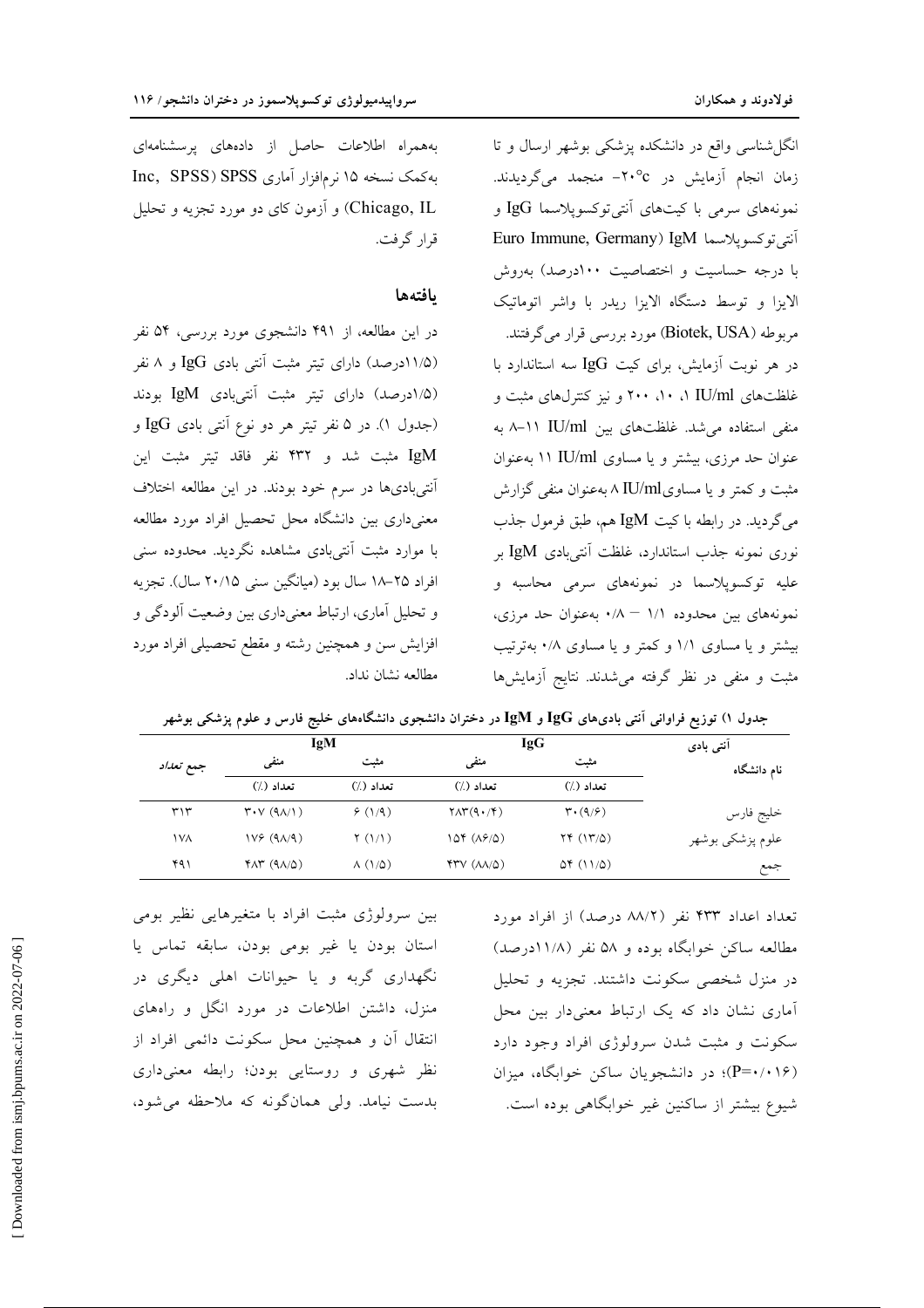اختلاف قابل توجهي بين ميزان شيوع در ساكنين شهری (۹/۶ درصد) و روستایی (۱/۴ درصد) وجود دارد (جدول ٢). يكي از عوامل مورد بررسی در این مطالعه، ارتباط بین استفاده از دستکش هنگام تکهکردن گوشت و شستشوی دستها بعد از اتمام کار با سرولوژی مثبت افراد بود. در افرادی که این موارد را رعایت می کردند میزان شیوع ۱/۴ درصد و در بقیه ۹/۶ درصد بدست أمد (جدول ٢).

از دیگر نتایج بدست آمده در این مطالعه، ارتباط مصرف سبزيجات خام و نحوه شستن أن با ميزان شیوع عفونت بود. هر چند که آزمون آماری، اختلاف معنى دارى بين اين متغيرها نشان نداد، ولى در مورد افرادی که عادت به تغذیه از سبزیجات خام داشتند، میزان موارد مثبت آنتیبادی (۱۰/۴ درصد)، بیشتر از افرادی بود که از سبزیجات خام استفاده نمي كنند (١/٤ درصد) (جدول ٢). همچنين تجزیه و تحلیل آماری نشان داد که بین عفونت و متغیرهای عادت به چشیدن غذا هنگام آشپزی (P.value=۰/۰۱۲) و نحوه مصرف شیر (P.value=٠/٠۴٩)، ارتباط معنی دار وجود دارد (حدول ٢).

### بحث

بیشترین اهمیت توکسوپلاسموز در زنان باردار می باشد. مواجهه زنان جوان با انگل قبل از بارداری، باعث ایجاد نوعی ایمنی شده و آنها را در طی دوران حاملگی از گزند انگل مصون می دارد ولی در صورتی که در طی دوران بارداری آلودگی برای اولین بار اتفاق بیفتد، بسته به زمان آلودگی مادر باردار، خطر انتقال آلودگی از مادر

به جنين با درجات مختلف وجود دارد (۵ و ۸). دختران در سنین قبل از ازدواج، جمعیت مناسبی برای تعیین درصد افراد غیر ایمن و در معرض ابتلاء به توكسوپلاسموز و متعاقب أن تولد نوزادان با توکسوپلاسموز مادرزادی می باشند. در این تحقیق، میزان شیوع سرمی  $\log$  بر ضد انگل توکسوپلاسما در دختران دانشجوی دو دانشگاه خليجفارس و علوميزشكي بوشهر، ۱۱/۵درصد و شيوع IgM حدود ۱/۵درصد بر آورد گرديد. به تعبیر دیگر ۱/۵ درصد از افراد مورد مطالعه در چند هفته اخیر به انگل مبتلاء شده بودند و ۸۷/۹۸ درصد افراد هم فاقد هر گونه ایمنی لازم در برابر انگل بودند، لذا در صورت بارداری این افراد در این مقطع سني احتمال بروز توكسوپلاسموز اكتسابي و به دنبال آن توکسوپلاسموز مادرزادی میتواند برای جنين خطر أفرين باشد.

مطالعات مشابهی که در نقاط مختلف ایران و جهان انجام شده، نتايج متفاوتي را بدست أوردهاند (١١ و ١٢). در يک مطالعه بر روى دختران دانشجوی دانشگاه علومٖپزشکی کرمان، میزان شیوع بدست آمده ۱۶/۹ درصد گزارش شده است (۱۳). تحقیق مشابه دیگری در دانشگاه علومپزشکی اهواز، این میزان را در دانشجویان دختر مورد بررسی برابر ۴/۶ درصد اعلام کرده است (۱۴). مطالعهای که بر روی دانشجویان ساکن خوابگاههای دانشگاه علومپزشکی تبریز صورت گرفته است، شیوعی برابر با ۴۵ درصد را ذکر كردەاند (١۵). مطالعه سرولوژيكى توكسوپلاسموز در دانش آموزان دبیرستانی جزیره چجو (Cheju) در کشور کره، شیوعی معادل ۵/۵ درصد را نشان داد (۱۶).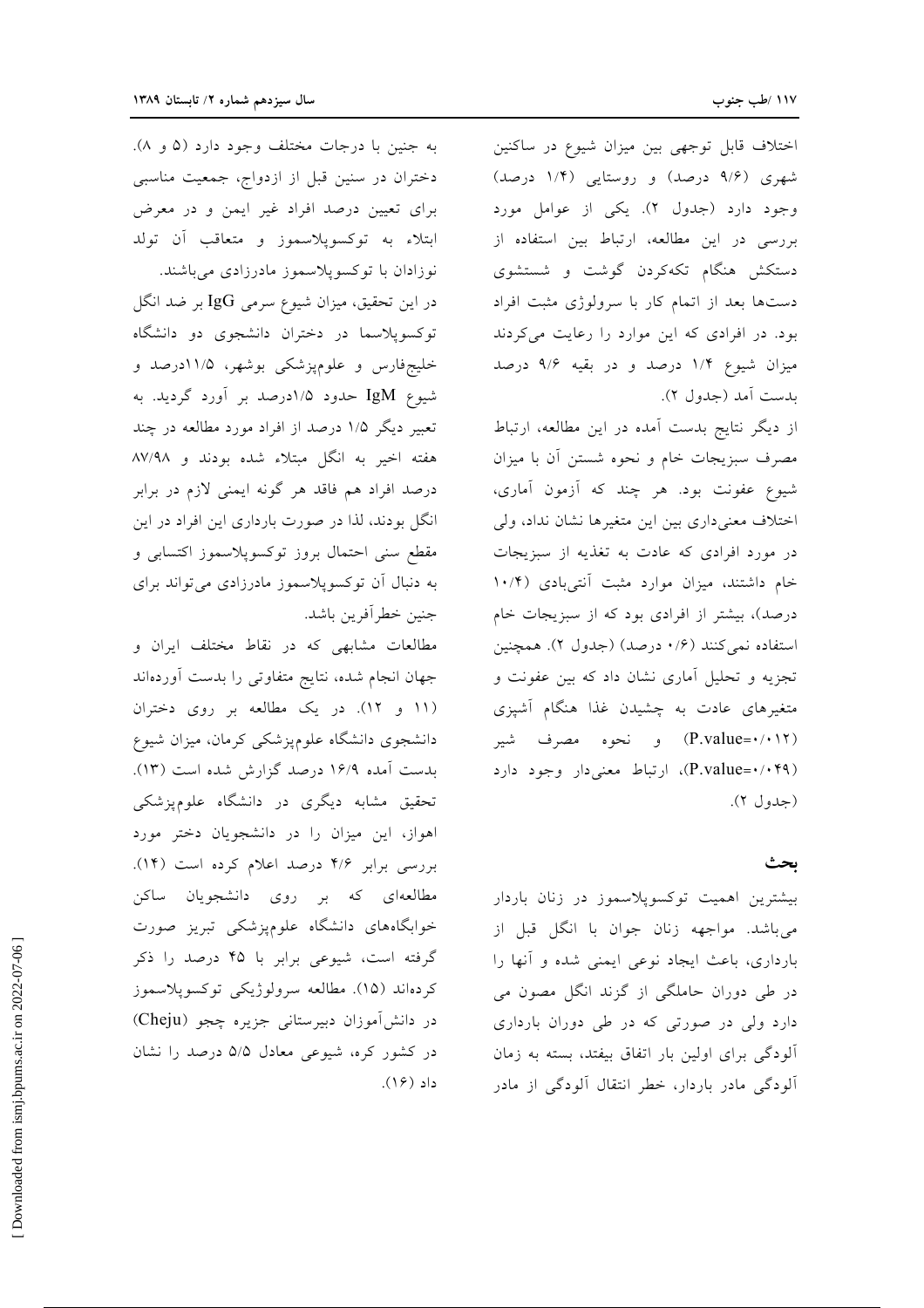| آنتی بادی                             | مثبت                   |                                 | منفى                                     |                                               | P.value                               |
|---------------------------------------|------------------------|---------------------------------|------------------------------------------|-----------------------------------------------|---------------------------------------|
| متغير                                 | تعداد                  | درصد                            | درصد<br>تعداد                            |                                               |                                       |
| اطلاعات قبلی در مورد انگل توکسوپلاسما |                        |                                 |                                          |                                               |                                       |
| بلى                                   | $\upgamma \uparrow$    | $\mathbf{Y}/\mathbf{Y}$         | $\mathcal{W}$                            | $\mathbf{Y}\mathbf{\hat{y}}/\mathbf{\hat{Q}}$ | $\cdot/\backslash\backslash\Upsilon$  |
| خير                                   | $\mathsf{r}\mathsf{r}$ | $\varphi/\mathrm{V}$            | $\mathbf{r}\boldsymbol{\cdot}\mathbf{v}$ | $54/0$                                        |                                       |
| محل سکونت دائمی                       |                        |                                 |                                          |                                               |                                       |
| شهر                                   | $\mathsf{Y}$           | $\mathsf{q}/\mathsf{e}$         | $\tau \tau \tau$                         | $V\cdot/\Lambda$                              | $\cdot/\cdot$ $\cdot$ $\cdot$ $\cdot$ |
| روستا                                 | $\lor$                 | $1/\mathfrak{F}$                | ۹۳                                       | $\Lambda/9$                                   |                                       |
| نحوه مصرف شير                         |                        |                                 |                                          |                                               |                                       |
| پاستوريزه                             | $\mathsf{r}\mathsf{v}$ | $V/\Delta$                      | $\mathsf{r}\mathsf{r}\mathsf{v}$         | 99/                                           | $\cdot/\cdot$ ۴۹                      |
| نجوشيده                               | $\setminus$            | $\Upsilon/\Upsilon$             | ۴۲                                       | $\Lambda/\hat{r}$                             |                                       |
| عدم مصرف شير                          | ۶                      | $1/\Upsilon$                    | $5\lambda$                               | $11^{\circ}/\Lambda$                          |                                       |
| تماس با گربه                          |                        |                                 |                                          |                                               |                                       |
| بلى                                   | ۱۶                     | $\mathbf{r} / \mathbf{r}$       | $\vee\uparrow$                           | 14/9                                          | $\cdot/\cdot$ ۶۴                      |
| خير                                   | $\mathsf{r}_\Lambda$   | V/V                             | ٣۶۴                                      | $V^{\prime}/\Lambda$                          |                                       |
| نگهداری حیوانات اهلی در منزل          |                        |                                 |                                          |                                               |                                       |
| بلى                                   | $\setminus$            | Y/Y                             | $\gamma\gamma$                           | $1/\sqrt{9}$                                  | .7019                                 |
| خير                                   | ۴٣                     | $\Lambda/\Lambda$               | $\tau \tau \tau$                         | $\mathsf{V}\mathbin{\bullet}/\mathsf{V}$      |                                       |
| پوشیدن دستکش موقع تکه کردن گوشت       |                        |                                 |                                          |                                               |                                       |
| بلى                                   | ٧                      | $1/\mathfrak{F}$                | $\wedge\cdot$                            | 19/7                                          | $\cdot$ /٢٢١                          |
| خير                                   | ۴٧                     | $\mathsf{q}/\mathsf{e}$         | ٣۵٧                                      | ${\sf V}^{\sf v}/{\sf V}$                     |                                       |
| خوردن سبزيجات خام                     |                        |                                 |                                          |                                               |                                       |
| بلى                                   | ۵۱                     | $\mathcal{N} \cdot \mathcal{N}$ | $\mathfrak{r}\cdot\mathfrak{r}$          | $\Lambda$ $/$ $\Delta$                        | $\cdot$                               |
| خير                                   | ٣                      | $\cdot$ / $\circ$               | $\mathsf{rv}$                            | $V/\Delta$                                    |                                       |
| نحوه شستشوى سبزيجات                   |                        |                                 |                                          |                                               |                                       |
| با مواد آنتی سپتیک                    | $\mathsf{Y}\mathsf{V}$ | $\Delta/\Delta$                 | $\gamma \gamma$                          | 44/1                                          |                                       |
| با محلول آب و نمک                     | $\backslash$ .         | $\Upsilon$                      | $\vee\!\tau$                             | 14/9                                          | $\boldsymbol{\cdot}$ /<br>VV٣         |
| با اَب معمولی                         | $\mathcal{N}$          | $\Upsilon/\Delta$               | 177                                      | $Y\Delta/\lambda$                             |                                       |
| عادت به چشیدن غذا هنگام پخت و پز      |                        |                                 |                                          |                                               |                                       |
| بلى                                   | ۲۶                     | $\Delta/\Upsilon$               | $\upgamma\upgamma\upgamma$               | $\Upsilon \Lambda / \Lambda$                  | $\bullet/\bullet$ \ $\Upsilon$        |
| خير                                   | ۲Λ                     | $\Delta /V$                     | ۲۹۹                                      | $\mathcal{S}\bullet/\mathfrak{q}$             |                                       |

جدول ۲) توزیع فراوانی آنتی بادیهای ضد توکسوپلاسما بر حسب عوامل اجتمایی-فرهنگی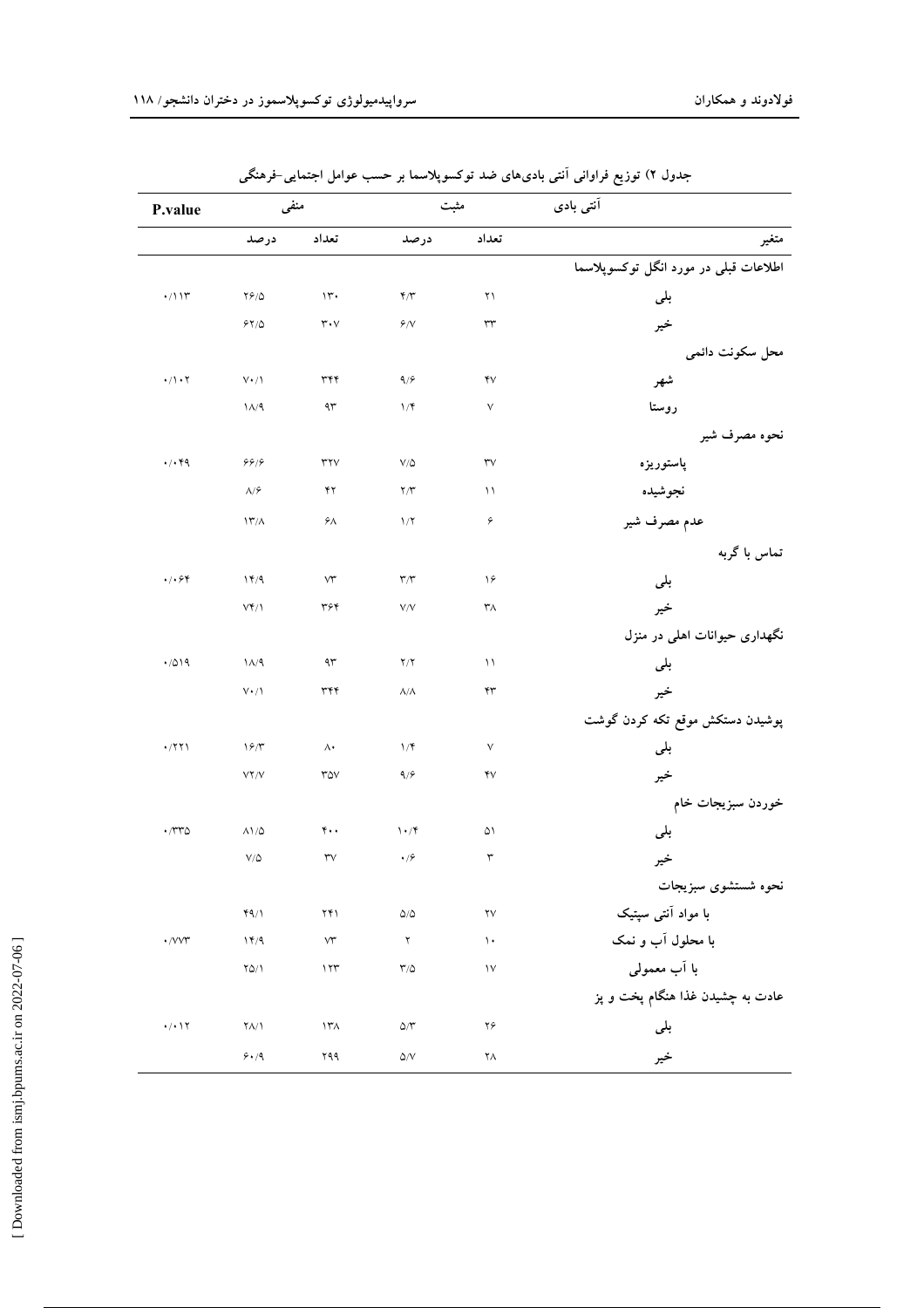على رغم نتايج متفاوت حاصل از مطالعات به عمل آمده در نقاط مختلف، نتايج اين تحقيق، با برخي از مطالعات مذکور همخوانی دارد. در بررسی سرواپیدمیولوژی توکسوپلاسموز در دختران دبیرستانی شهرستان فسا از استان فارس، شیوع ۱۰ درصد بدست آمده است که این رقم نزدیک به شیوع ۱۱/۵ درصد حاصله از مطالعه حاضر میباشد (۵). بالاترین میزان شیوع توکسوپلاسموز در کشور ایران، مربوط به حاشیه دریای خزر بوده است (١٧)؛ به نحوی که در یک مطالعه در ساری، ۷۶/۴ درصد از خانمهای متقاضی ازدواج، دارای آنتیبادی ضد توکسوپلاسما بودهاند (۱۰) و در بررسی سرو اييدميولوژي توكسوپلاسموز توانخواهان مراكز توانبخشی در شمال ایران، شیوع آن ۷۷/۴ درصد اعلام شده است (١٨).

پایین بودن غیر قابل انتظار شیوع آنتی بادیهای ضد توکسوپلاسما در شهر بوشهر را به احتمال زیاد می توان با عوامل زیر مرتبط دانست؛ عادت غالب مردم بوشهر به مصرف گوشت ماهی، میگو و سایر غذاهای دریایی که عمدتاً نیز با پخت کامل آماده و مصرف می شوند و نسبت به سایر مناطق کشور گوشت گوسفند و گاو کمتر مصرف شده و اگر هم مصرف شود با پخت کامل همراه است. دمای هوا در بیشتر ماههای سال بالاتر از حد مطلوب برای اووسیستهای توکسوپلاسما بوده و بالاخره گربه در منازل و در سطح شهر بوشهر نیز کمتر از سایر نقاط كشور است.

شایان ذکر است که در اکثر مطالعات قبلی، روش بکار رفته IFA بوده که یک تست کیفی است و مهارت آزمایش کننده در نحوه قرائت و تفسیر آن بسیار مؤثر میباشد، لذا این نکته نیز میتواند در

محاسبه میزانهای شیوع گزارش شده در مطالعات مختلف مؤثر بوده ونتايج بسيار متفاوتي بهدنبال داشته باشد بدیهی است که اقدامات صورت گرفته در سطح شهر بوشهر از حیث اصلاحات بهداشت محیطی در سالهای اخیر و همچنین افزایش سطح آگاهی مردم در خصوص مراعات شاخصهای بهداشت فردی و عمومی را نیز می توان در کاهش شانس برخورد با انگل توکسوپلاسما مؤثر دانست. تجزیه و تحلیل آماری بین تیتر مثبت آنتیبادی ضد توکسوپلاسما و محل تحصیل اختلاف معنیداری را نشان نداد. با توجه به همگن بودن جمعیت و کم بودن محدوده سنى افراد مورد مطالعه (٢٥-١٨ سال)، عدم وجود يک رابطه معنىدار، طبيعي به نظر می رسد و با خیلی از مطالعات هم خوانی دارد (۳، ۱۱، ۱۴ و ۱۹).

در مطالعات مختلفی، نقش گربه به عنوان عامل اصلی آلودگی به توکسوپلاسما مورد تأکید قرار گرفته است و بین عامل تماس با گربه و آلودگی به توكسوپلاسما ارتباط معنىدار گزارش شده است (٣، ١١ و٢٠). ولي در اين مطالعه، اين ارتباط از نظر آماری معنیدار نبود. این نتیجه با حاصل مطالعه قبلی که در سال ۱۳۷۸ بر روی زنان باردار انجام شده است، همخوانی دارد. تعداد گربه در منازل و سطح شهر بوشهر به طور واضحى كمتر از مناطق دیگر کشور است و لذا نقش این عامل در آلودگی به توکسوپلاسما کم رنگ شده است (۲۱). نتایج این مطالعه با نتایج حاصل از مطالعات انجام شده در اهواز و اردبیل نیز مطابقت دارد (۱۴ و ۱۹).

گوشتهای آلوده به فرم کیست نسجی انگل، از دیگر منابع اصلی آلودگی محسوب میشوند و حتی در برخی مطالعات، گوشت آلوده را بیش از تماس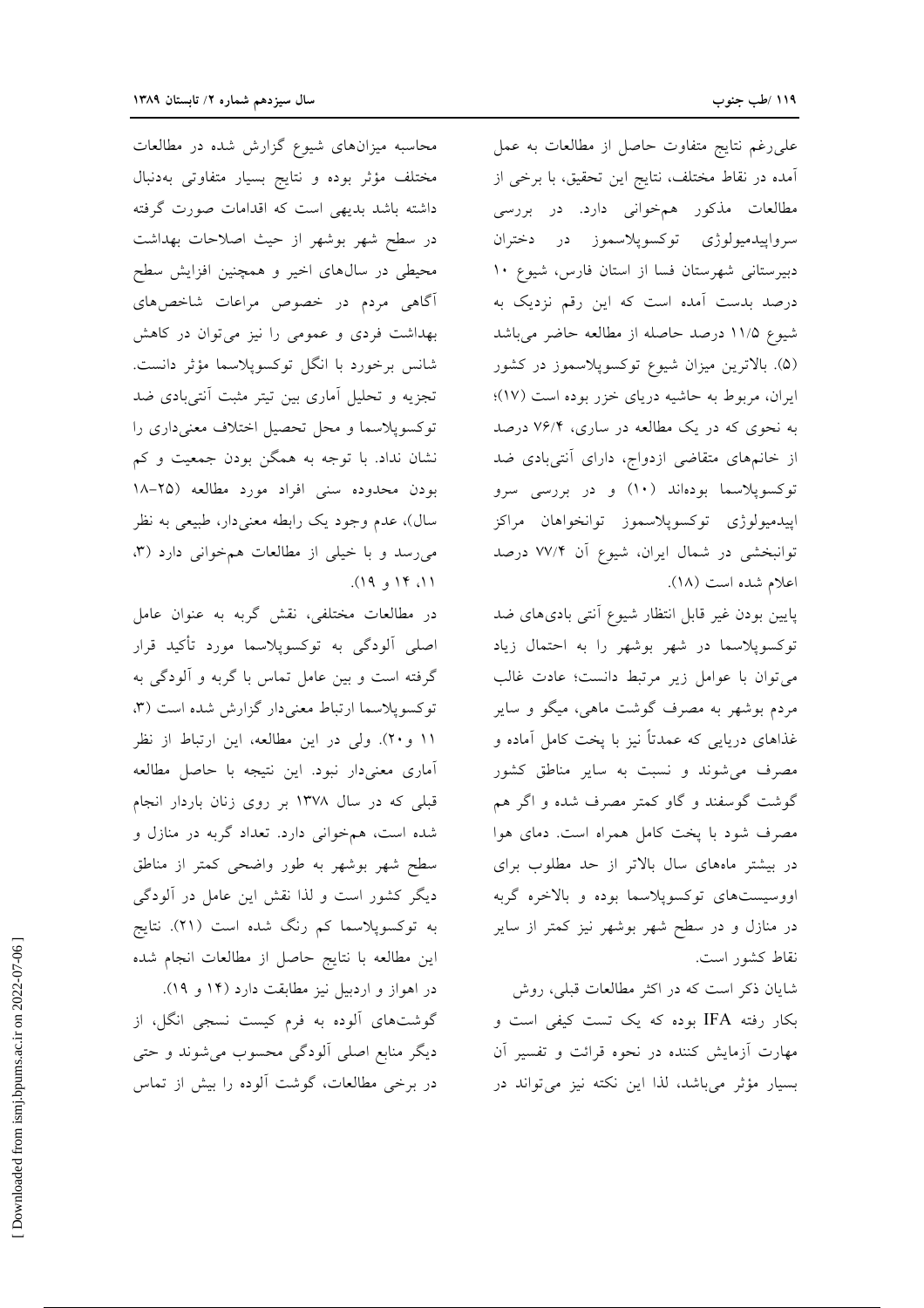با گربه به عنوان منشأء عفونت انسانی عنوان نمودهاند (١١ و ٢٢). لذا مصرف گوشت بهصورت خام یا نیمپز، عادات پخت غذایی و نحوه تماس با گوشت می تواند در شیوع آلودگی این عفونت نقش مؤثری داشته باشد. در کشورهایی چون سوئد و آمریکا که گوشت را بیشتر به صورت نیمپز مصرف می کنند، شیوع عفونت بالاست (۳). در مطالعهای بر روی کارکنان صنعت گوشت کاشان که میزان مواجهه آنان با منابع گوشتی آلوده بیشتر است، شیوع آلودگی ۴۶/۷ درصد ذکر شده است (۲۳). در همین راستا برخی از متغیرهای دخیل در این امر، نظیر استفاده از دستکش هنگام تکهکردن گوشت، شستشوی دستها پس از اتمام کار و عادت به چشیدن غذا هنگام أشیزی، مورد بررسی قرار گرفته و در مورد عادت به چشیدن غذا، این ارتباط معنی دار بدست آمد. در برخی مطالعات این ارتباط معنی دار نیست (۱۹ و ۲۱). در افرادی که هنگام تکه کردن گوشت از دستکش استفاده میکردند، میزان شیوع کمتر از بقیه افراد بدست آمد هر چند که این رابطه معنیدار نبود.

مصرف سبزیجات خام ألوده به اووسیستهای دفع شده از گربه، یکی دیگر از عوامل مؤثر در میزان آلودگی به توکسوپلاسما میباشد. هر چند بین مصرف سبزیجات و نحوه شستن آن با تیتر مثبت آنتیبادی ضد توکسوپلاسما ارتباط معنیداری در این مطالعه دیده نشد، ولی مصرف سبزیجات خام در افراد دارای آنتیبادی ضد توکسوپلاسما به طور قابل توجهی از افراد با تیتر آنتی بادی منفی بیشتر است. در بررسی حاضر بین مصرف شیر نجوشیده و مثبت شدن آنتىبادى IgG ضد توكسوپلاسما ارتباط معنیدار بدست آمد. در بررسی سعیدی و همکاران

و نیز مطالعه دریانی و همکاران نتیجه مشابهی حاصل گردیده است (۳ و ۱۹). اگرچه میزان شیوع آنتیبادیهای ضد توکسوپلاسما در افراد ساکن روستا، به مراتب بالاتر از ساکنان مناطق شهری بهنظر میرسد؛ ولی در این تحقیق، تجزیه و تحلیلهای آماری بین شیوع آنتیبادی ضدتوكسوپلاسما و محل سكونت ارتباط معنىدارى نشان نداد، که می توان علت آن را ارتقای سطح فرهنگ بهداشتی در طی سالهای اخیر در مناطق روستایی و دسترسی افراد به امکانات و خدمات مناسب بهداشتی و آب سالم دانست. این نتیجه با نتایج حاصل از مطالعات دیگر همخوانی دارد (۶ و ۱۰). میزان آگاهی افراد در مورد انگل توکسوپلاسما

می تواند عامل مهمی در کاهش شانس آلودگی به توکسوپلاسما باشد. در این مطالعه ۳۰/۸ درصد افراد مورد مطالعه واجد اطلاعات اوليه در مورد توکسوپلاسما بودهاند یا بهعبارتی قریب به دوسوم افراد فاقد آگاهی لازم در خصوص چگونگی .<br>آلودگی به توکسوپلاسما بودهاند. تجزیه و تحلیل آماری نشان میدهد که بین تیتر مثبت آنتیبادی ضد توکسوپلاسما و آگاهی نسبت به انگل توکسوپلاسما ارتباط معنی داری وجود ندارد. در تحقیق محمودی و همکاران، تنها ۲/۴ درصد افراد میزان آگاهی خويش را از عامل عفونت اعلام كرده اند (١٢).

به طور كلى بر اساس نتايج حاصل از اين تحقيق، مشخص شد که بیش از ۸۷ درصد از دانشجویان مورد مطالعه که در سنین ازدواج و بارور شدن میباشند، فاقد هر گونه ایمنی لازم در برابر ابتلاء به عفونت توكسوپلاسموز بوده و از طرفي اغلب آنان به خصوص دانشجویان رشتههای غیر وابسته به پزشکی، هیچ آگاهی و شناختی در مورد بیماری و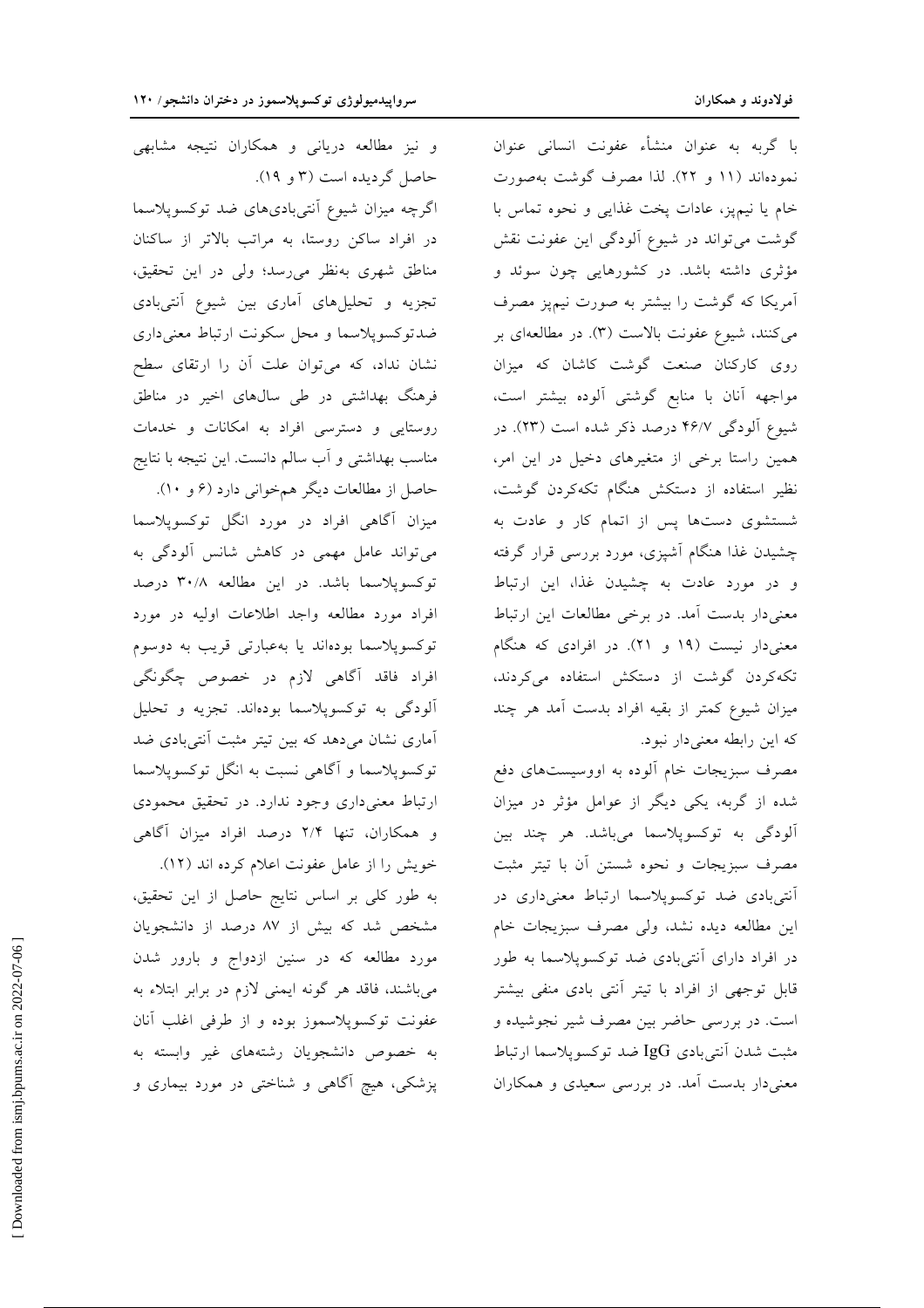تدوين و اجراء گردد.

تشکر و قدردانی

نویسندگان، مراتب سیاس و تشکر خود را از مدیریت محترم یژوهشی دانشگاه علوم یزشکی بوشهر به دلیل تصویب و حمایت مالی این طرح اعلام میدارند.

## **References:**

- 1. Barbosa IR, de Carvalho Xavier Holanda CM, de Andrade-Neto VF. Toxoplasmosis screening and risk factors amongst pregnant females in Natal, northeastern Brazil. Trans R Soc Trop Med Hyg 2009; 103: 377-82.
- 2. Kravetz JD, Federman DG. Toxoplasmosis in pregnancy. Am J Med 2005; 118: 212-6.
- 3. Saeedi M, Bakhshandeh Nosrat S, Ghaemi E, et al. The prevalence of Toxoplasma antibodies in women during marriage consultation in Gorgan. J Gorgan Univ Med Sci 2002; 4: 64-71.
- 4. Spalding SM, Amendoeira MR, Klein CH, et al. Serological screening and toxoplasmosis exposure factors among pregnant women in South of Brazil. Rev Soc Bras Med Trop 2005; 38: 173-7.
- 5. Hatam GR, Shamseddin A, Nikouee F. Seroprevalence of Toxoplasmosis in high school girls in Fasa district, Iran. Iran J Immunol 2005; 2: 177-81.
- 6. Riemann HP, Meyer MH, Theis JH, et al. Toxoplasmosis in an infant fed unpasteurized goat milk. J Pediatr 1975; 87:  $573-6.$
- 7. Sacks JJ, Roberto RR, Brooks NF, et al. Toxoplasmosis infection associated with raw goat's milk. Jama 1982; 248: 1728-32.
- 8.Jones J, Lopez A, Wilson M. Congenital toxoplasmosis. Am Fam Physician 2003;  $67:2131-8.$
- 9. Cunningham FG, MacDonald PC, Gant NF, et al. Williams's Obstetrics. 20th ed. Stamford: Appleton & Lange, 1997, 1309-10.
- 10. Ajami A, Sharif M, Saffar MJ, et al. Serological study of Toxoplasmosis in women referred  $\overline{t}$ medical health laboratory before marriage, Mazandaran, J Mazandaran Univ Med Sci 2001; 11: 51-6.
- 11. Fallah E, Navazesh R, Majidi J, et al. An

راههای انتقال آن ندارند. لذا یا توجه به خطر آلودگی این افراد در دوران بارداری و اثرات سوء بر روی جنین، پیشنهاد می شود که برنامهریزان بهداشتی اولاً آزمایشهای لازم جهت غربالگری دختران در سن ازدواج را در لیست اَزمایش ضروری قبل از ازدواج قرار دهند، ثانیاً برنامههای آموزشی در جهت افزایش آگاهی جامعه بهخصوص دختران در سن ازدواج

epidemiological study of Toxoplasma infection among high-school girls in Jolfa. J Fertil Infertility 2005; 6: 261-9.

- 12. Mahmoodi M, Mohebali M, Hejazi H, et al. Seroepidemiological study on Toxoplasmic infection among high-school girls by IFAT in Esfahan city, Iran. J Sch Public Health Inst Public Health Res 2005;  $3:29-42.$
- 13. Hajghani H, Absalan A, Partow G, et al. Seroprevalence of antitoxoplasma IgG antibody in female students of Kerman University of Medical Sciences 2004-5. Iran J Infect Trop Dis 2008, 13: 39-43.
- 14. Rafiei A, Hamadi A, Amani F. Seroprevalence of Toxoplasma among girl students in Ahvaz city, Iran. J Infect Trop Dis 2006; 10: 35-41.
- 15. Naghili B. Mozaffari Sh. Jamali R. Seroprevalence of Toxoplasmosis in girl student's dormitory of Tabriz University of Medical Sciences. Urmia Med J 1997; 8:  $113 - 25.$
- 16. Yang HJ, Jin KN, Park YK, et al. Seroprevalence of toxoplasmosis in the residents of Cheju island, Korea. Korean J Parasitol 2000; 38: 91-3.
- 17. Sharif M, Ajami A, Daryani A, et al. Serological survey of Toxoplasmosis in women referred to Medical Health Laboratory before marriage, Mazandaran, Iran, 2003-2004. Int J Mol Med Adv Sci 2006; 2: 134-7.
- 18. Sharif M, Ziaei H, Daryani A, et al. Seroepidemiological study of toxoplasmosis in intellectual disability children in rehabilitation centers of northern Iran. Res Dev Disabil 2007; 28: 219-24.
- 19. Daryani A, Sagha M. Seroepidemiology of Toxoplasmosis in women referred to